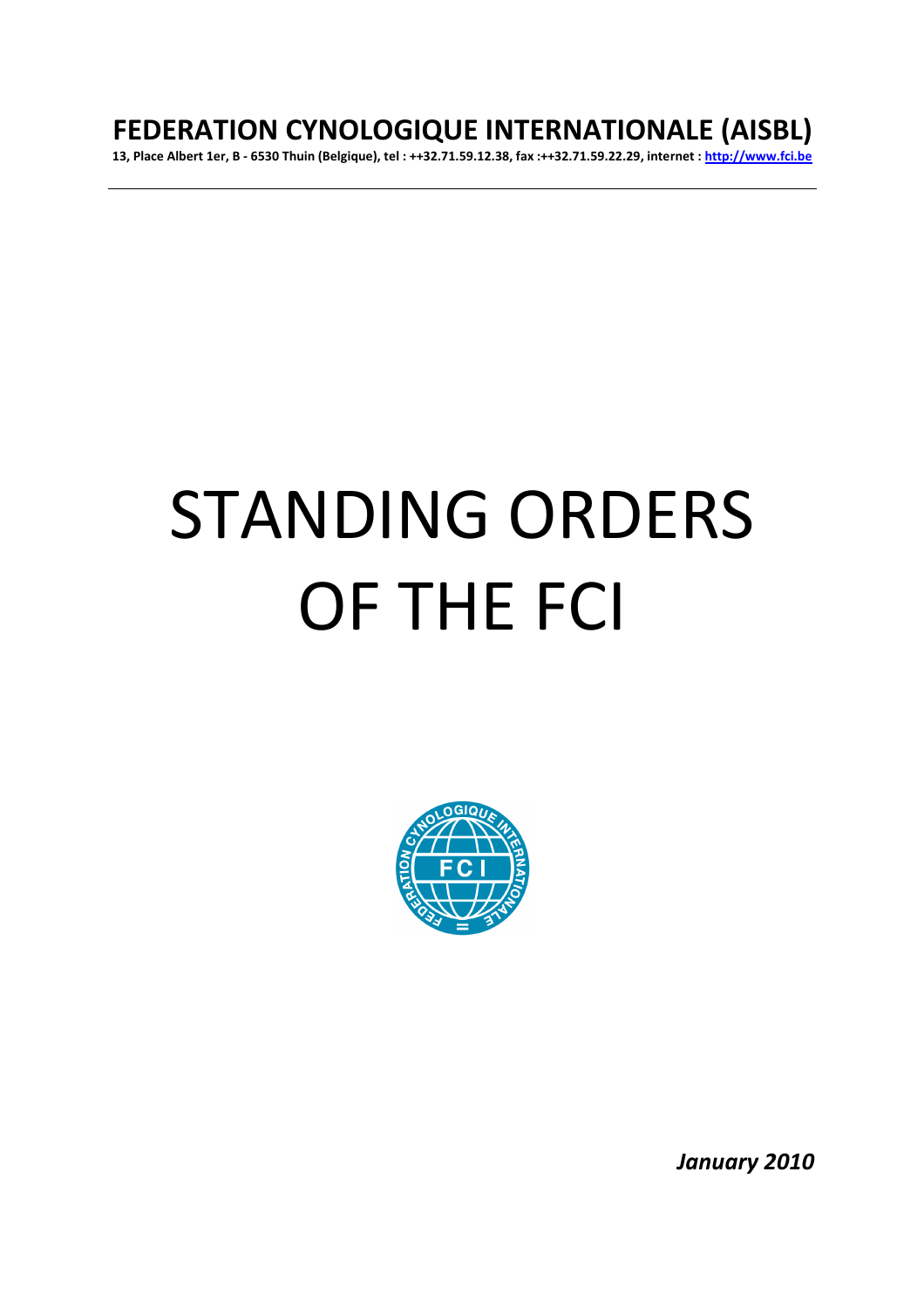# **FEDERATION CYNOLOGIQUE INTERNATIONALE (AISBL)**

**13, Place Albert 1er, B - 6530 Thuin (Belgique), tel : ++32.71.59.12.38, fax :++32.71.59.22.29, internet : http://www.fci.be**

# **STANDING ORDERS**

#### **Article 1 - Membership and partnership application requirements**

The application for membership or partnership must be accompanied by a certified copy of the statutes and the rules of the applicant organisation and a copy of the instrument granting it authority within the framework of its country or a certificate from the competent national authorities, indicating the legal form accorded to the body by its country. The application shall, among other things, also contain the following declarations:

- (a) The organization applying undertakes to comply with the statutes, the standing orders and the decisions of the FCI General Committee and FCI General Assembly
- (b) The organization applying undertakes to comply with all the FCI rules and regulations.

#### **Article 2 - General Assembly voting and election procedures**

#### **a) Voting**

In case of a non-secret vote, each member eligible to vote will either use a voting card clearly stating the name of the country or, if decided by the General Assembly, the Executive Director will call out each member*.*

#### **b) Elections**

- An election committee is to be nominated at each General Assembly.
- This committee consists of 3 persons who are not eligible for election.

\_\_\_\_\_\_\_\_\_\_\_\_\_\_\_\_\_\_\_\_\_\_\_\_\_\_\_\_\_\_\_\_\_\_\_\_\_\_\_\_\_\_\_\_\_\_\_\_\_\_\_\_\_\_\_\_\_\_\_\_\_\_\_\_\_

- This committee and the FCI Executive Director are responsible for distributing collecting and counting the voting ballots.
- After the election, all voting ballots are to be held in safe place at the FCI Secretariat General for a period of 90 days in a sealed envelope and can be inspected, on request, by the individuals who stood for election.

#### **Article 3 - General Committee**

1.

The General Committee shall meet at least twice a year. If the Executive Committee considers it necessary, the General Committee may meet more often. An additional meeting shall take place on the day before the FCI General Assembly.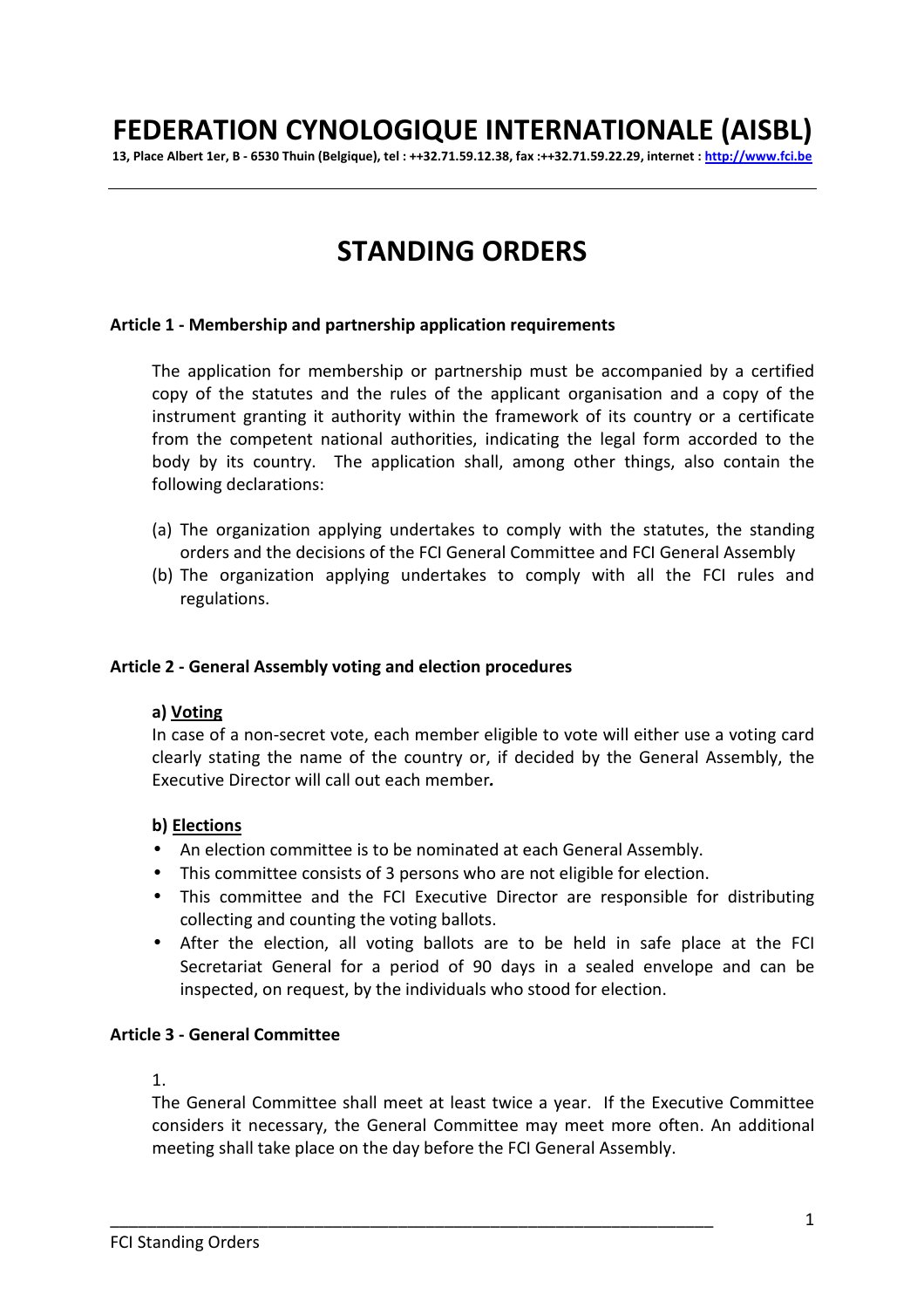# 2.

The date and venue of the next meeting shall, if possible, be decided at each meeting. If important and unforeseen circumstances make it necessary, the date and venue of a meeting can be changed (with the agreement of the President) providing there is time to notify all the members of the General Committee.

3.

Invitations to the General Committee meetings shall be issued by the Executive Director on behalf of the President. They shall be sent out in writing latest one month before the date of the meeting. The Executive Committee shall prepare the agenda. The members of the General Committee may add points to the agenda if this is made necessary after the last meeting of the Executive Committee. The members of the General Committee shall inform the Executive Director in due time of the topics that should appear on the agenda.

4.

All the General Committee meetings shall be attended by the Executive Director, who shall take the minutes. The minutes shall be written in English and sent to the members of the General Committee latest one month after the meeting. The translations of the minutes into the other official working languages of the FCI shall be made available as soon as possible.

Should the Executive Director be unable to attend a meeting, he must be replaced by another qualified person, who is to take the minutes.

5.

The Executive Director shall keep records in which he must note the date and the resolutions approved by the General Committee. These records will be available for inspection by General Committee members on request.

6.

The minutes of the previous meeting must be approved by the General Committee. The original minutes must be signed by the President and the Executive Director and distributed to the member organisations no later than 60 days after the approval.

# **Article 4 - Executive Committee**

1.

The Executive Committee shall meet at least twice a year.

 $\mathcal{P}$ 

The date and venue of the next meeting shall, if possible, be decided at each meeting.

3.

Invitations to the Executive Committee meetings shall be issued by the Executive Director on behalf of the President. They shall be sent out in writing latest one month before the date of the meeting.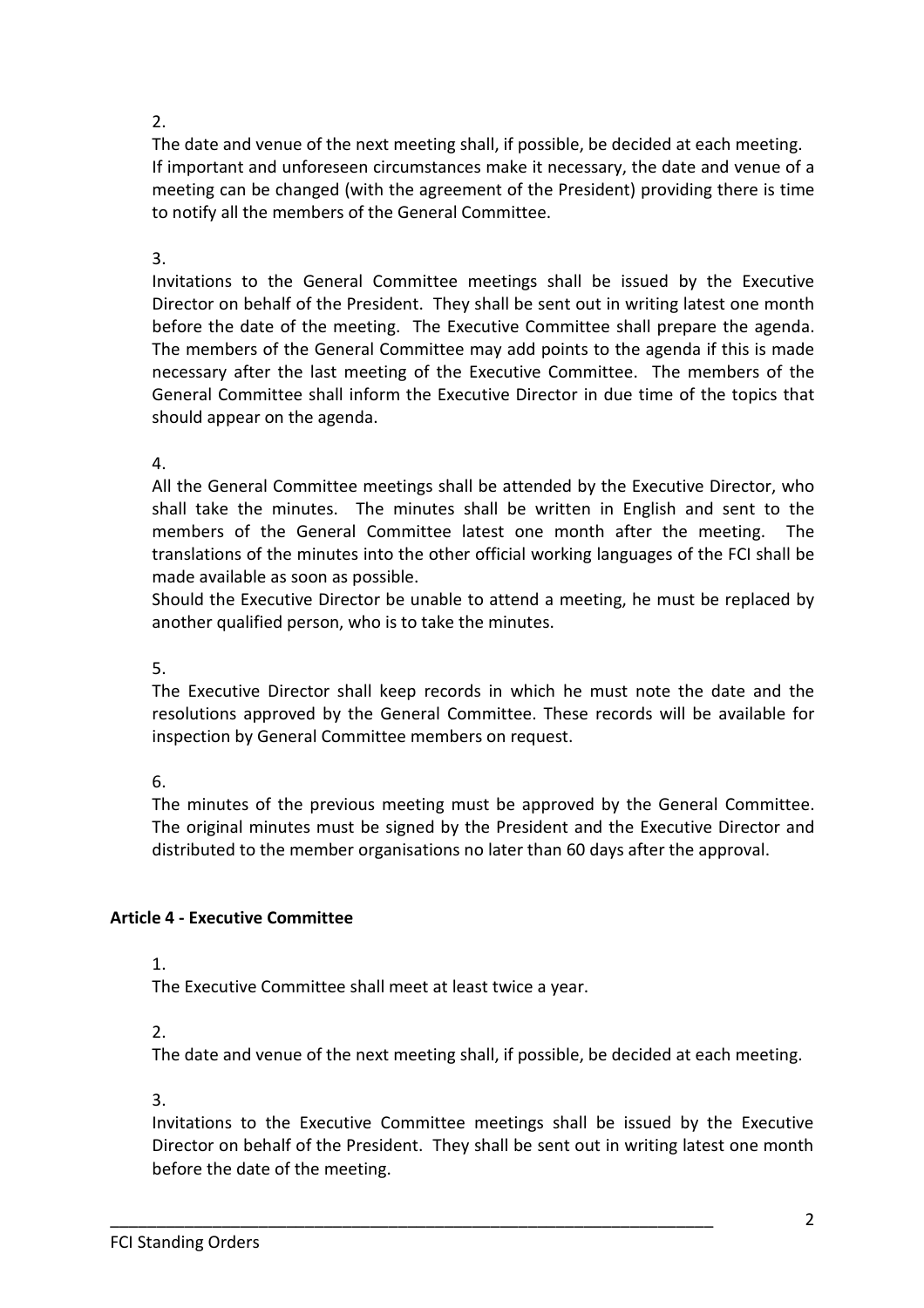The President and the Executive Director shall prepare the agenda. The members of the Executive Committee can add points to the agenda at the beginning of the meeting.

4.

All the meetings of the Executive Committee shall be attended by the Executive Director, who shall take the minutes. The minutes shall be written in English and sent to the members of the Executive Committee latest one month after the meeting. Should the Executive Director be unable to attend a meeting, he must be replaced by another qualified person, who is to take the minutes.

# 5.

The Executive Director shall keep records in which he must note the date and the resolutions approved by the Executive Committee. These records will be available for inspection, on request, by General Committee members.

6.

The minutes of the previous meeting must be approved by the Executive Committee. The original minutes must be signed by the President and the Executive Director.

# 7.

The President and the Executive Director shall meet as often as necessary.

# **Article 5 - Members**

The national canine organisations (FCI members and contract partners) and their members are under a mutual obligation not to interfere in each other's respective cynological matters.

# **Article 6 – Recognition of new breeds**

New breeds can be recognised by the FCI. The recognition comprises two phases: provisional and definitive recognition.

The procedure for the recognition of a breed (provisional and definitive) is set out in the attached appendix (no. 1) and must be approved by the General Assembly.

# **Article 7 – Breed standards**

1.

The members must provide the General Committee with a list of their national breeds and their respective breed standards in at least one of the FCI official working languages.

The breed standards must be written according to the model adopted by the FCI, i.e. the so-called "Jerusalem format" (see appendix no. 2). The General Secretariat will take care of the translations into the official FCI working languages.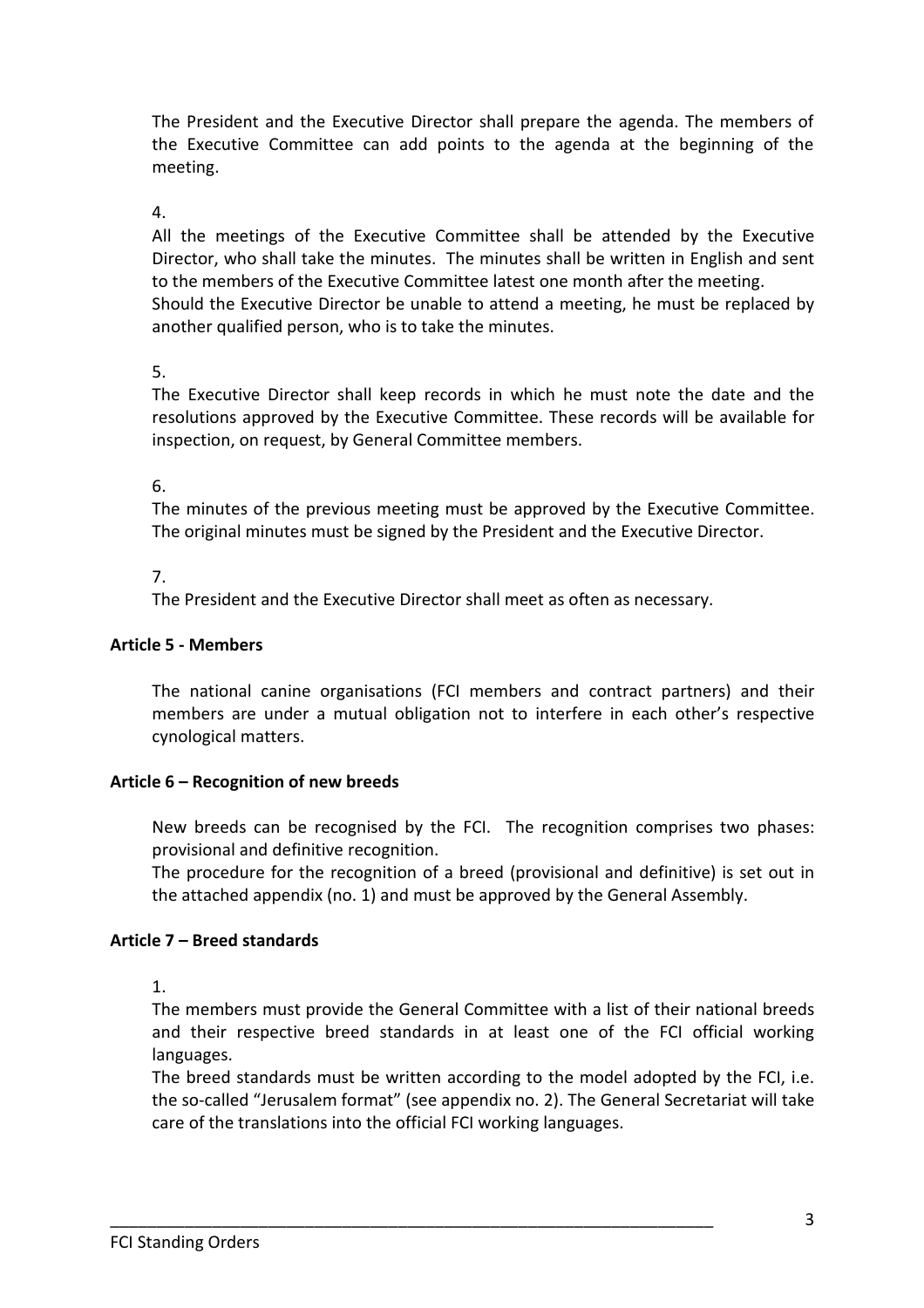# 2.

A new or modified breed standard will become effective from the date of its publication in at least one of the official working languages of the FCI. The date of publication of the original breed standard in force (on the second page of the breed standard) corresponds to the date of the General Committee meeting at which the (new or amended) breed standard was approved.

The General Secretariat shall be responsible for such publication. The date of publication appears on the first page of the breed standard.

3.

The Standards Commission must be consulted before a new or amended breed standard is approved and if there is any doubt, particularly in case of an application for recognition of a new breed, the advice of the Scientific Commission must be sought.

4.

It is incumbent on the General Committee to approve applications for the provisional recognition of new breeds.

In addition, the amendments to the existing breed standards and the breed standards of the breeds to be recognised on a provisional basis are also approved by the General Committee upon request of the members which are responsible for the breed standards in question and after having been examined by the Standards Commission and, if necessary and specially in case of new breeds, by the Scientific Commission. New breed standards shall be based on the standard from the country of origin or country of patronage. The breeds to be recognised on a definitive basis and their respective standards are approved by the General Assembly.

It is incumbent to the FCI members and contract partners to ensure that their judges are acquainted with the new breed standards or the amendments to the breed standards as quickly as possible.

# **Article 8 - Stud Books**

1.

Every member and contract partner must keep a studbook for all the breeds recognised by the FCI. They also have to keep an appendix to the studbook.

For a dog to be eligible for entry in a studbook or appendix, its breeder / owner must have his *legal* residence in the country where the dog will be registered.

The breeds recognised on a provisional basis are to be registered in the appendix. The pedigrees issued to the dogs of breeds not recognised by the FCI cannot bear the FCI logo or must carry the remark "breed not recognised by the FCI".

2.

The members and contract partners shall exclusively and reciprocally recognize each other's studbooks, including the appendixes.

An updated list of the initials of the various studbooks will be published by the FCI Secretariat General.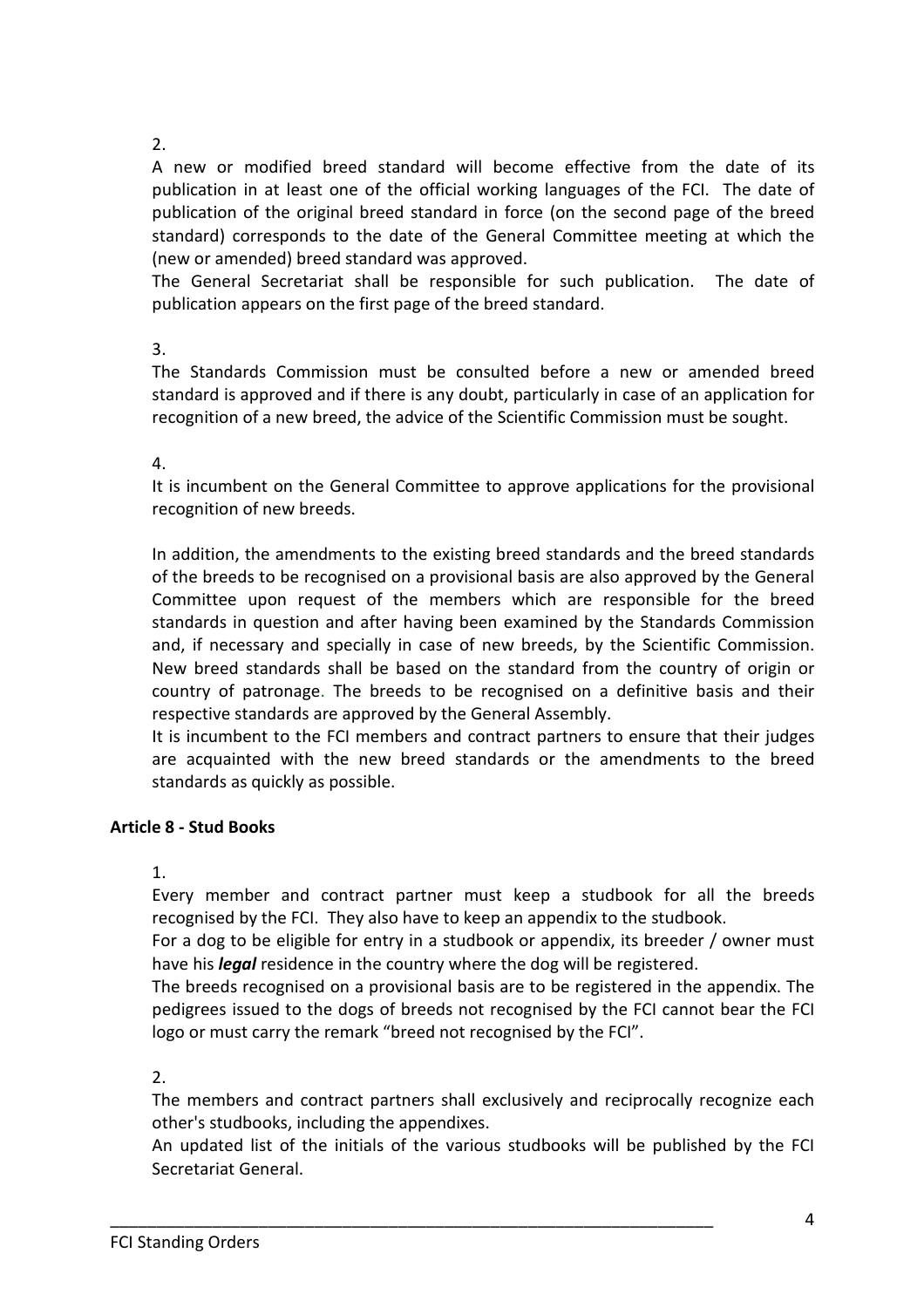The studbook of each FCI member and contract partner is to be made available to the organisations recognised by the FCI for possible research purposes

3.

On the original pedigrees, the studbook registration number should follow the initials of the studbook in which the dog is registered (e.g.: SHSB/LOS : n° 255 333). The official titles of the FCI must appear on the pedigrees and the national titles awarded by FCI members and contract partners can be recorded.

4.

In the case of dogs coming from countries which have no FCI member or contract partner or with which no agreement exists for the recognition of pedigrees, the members and contract partners as well as the breed clubs commissioned by them can, notwithstanding the above provision 2, register a dog with a non-recognised pedigree in an appendix to the studbook once this dog has been examined by a judge approved for the breed in question; its breeding, from the fourth generation, can be entered in the studbook. The same applies to dogs without any pedigree.

5.

Any member or contract partner can refuse to (re)-register in its studbook a dog suffering from hereditary defects or featuring defects which go against the Article 2 of the statutes or a dog which does not comply with the rules of selection defined by the member or contract partner in question.

In addition, the members and contract partners are not obliged to automatically register or re-register an imported dog in their studbook if they consider the pedigree to have been prepared incorrectly. In that case, the member and contract partners should clearly explain to the member which issued the certified export pedigree the reason for their denying.

6.

In the countries where the FCI members and contract partners have breed clubs which keep their own studbooks, it must be clearly indicated on the pedigrees that these breed clubs are members of a national canine organisation.

7.

Pedigrees have official validity for the FCI members and contract partners.

\_\_\_\_\_\_\_\_\_\_\_\_\_\_\_\_\_\_\_\_\_\_\_\_\_\_\_\_\_\_\_\_\_\_\_\_\_\_\_\_\_\_\_\_\_\_\_\_\_\_\_\_\_\_\_\_\_\_\_\_\_\_\_\_\_

8.

On issuing a pedigree, obvious, definitive and identifiable deviations from coat colours specified by the breed standard are to be clearly stated. *Each dog of a litter has to be provided with only one pedigree and only one export pedigree, which must include the name of the owner of the dog. In addition, there must be one responsible person for the ownership of a dog. This person has to be the first in the list of owners.*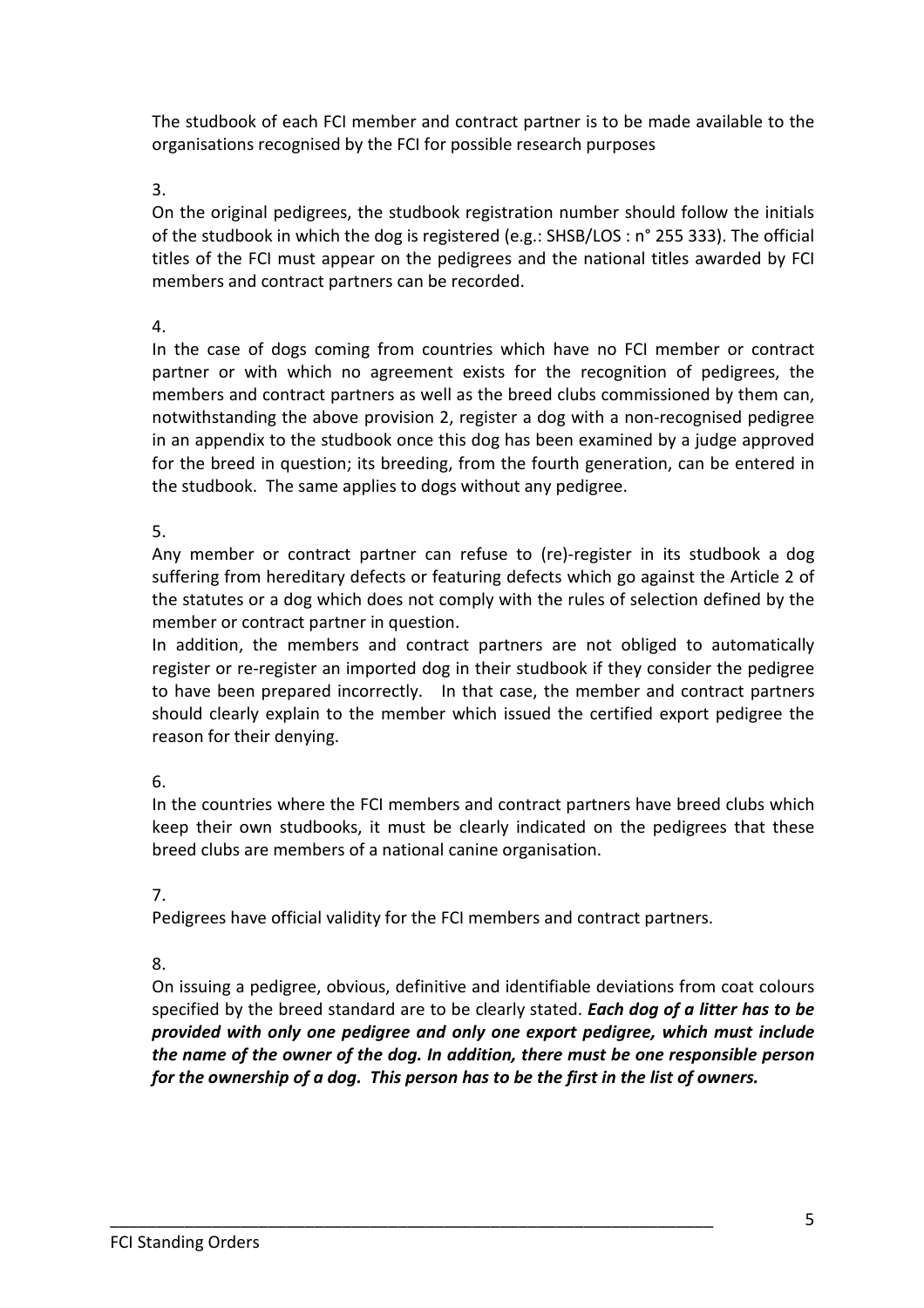9.

When a dog is sold abroad, the national canine organisation must issue a certified export pedigree written in one of the four official FCI languages. It is however, forbidden, to issue an export pedigree to a dog which is not identified by tattoo or micro-chip.

A dog registered in the appendix of a studbook can be issued an export registration certificate for the purpose of being re-registered in another appendix to a studbook. For each dog registered with an FCI member or contract partner and then exported, the national canine organisation that last registered the dog shall certify the transfer of ownership to the new owner by stating his name and address on the export pedigree*.*

# 10.

The national canine organisations and their breed clubs may not make any alteration or change any information about the dog already registered in a recognised studbook.

The original registration number and the initials of the studbook must appear on all documents containing cynological information (working tests programmes, show catalogues, pedigrees, registration forms) beside the new studbook registration number.

# 11.

When a dog is sold abroad, the new studbook registration number and initials of the new studbook must be recorded on the original export pedigree. This information is to be certified by the stamp and signature of the national canine organisation which keeps the studbook.

It is forbidden to issue a new pedigree to an imported dog.

12.

The members and the contract partners must provide specimens of the pedigrees valid in their own country to the FCI Secretariat General. All the members and contract partners must be informed immediately by the FCI Secretariat General of any alteration to a pedigree.

# 13.

The pedigrees issued by a member or a contract partner must be accepted by all the members and contract partners as "documents proving that the pups are born of purebred parents from the same breed". The members and contract partners are, however, allowed to make use of point 5 above.These pedigrees cannot be rescinded by a member or a contract partner under any circumstances.

14.

The members and contract partners are not obliged to register in their studbooks and to issue pedigrees to pups produced as a result of mating of parents which do not meet the FCI breed standards.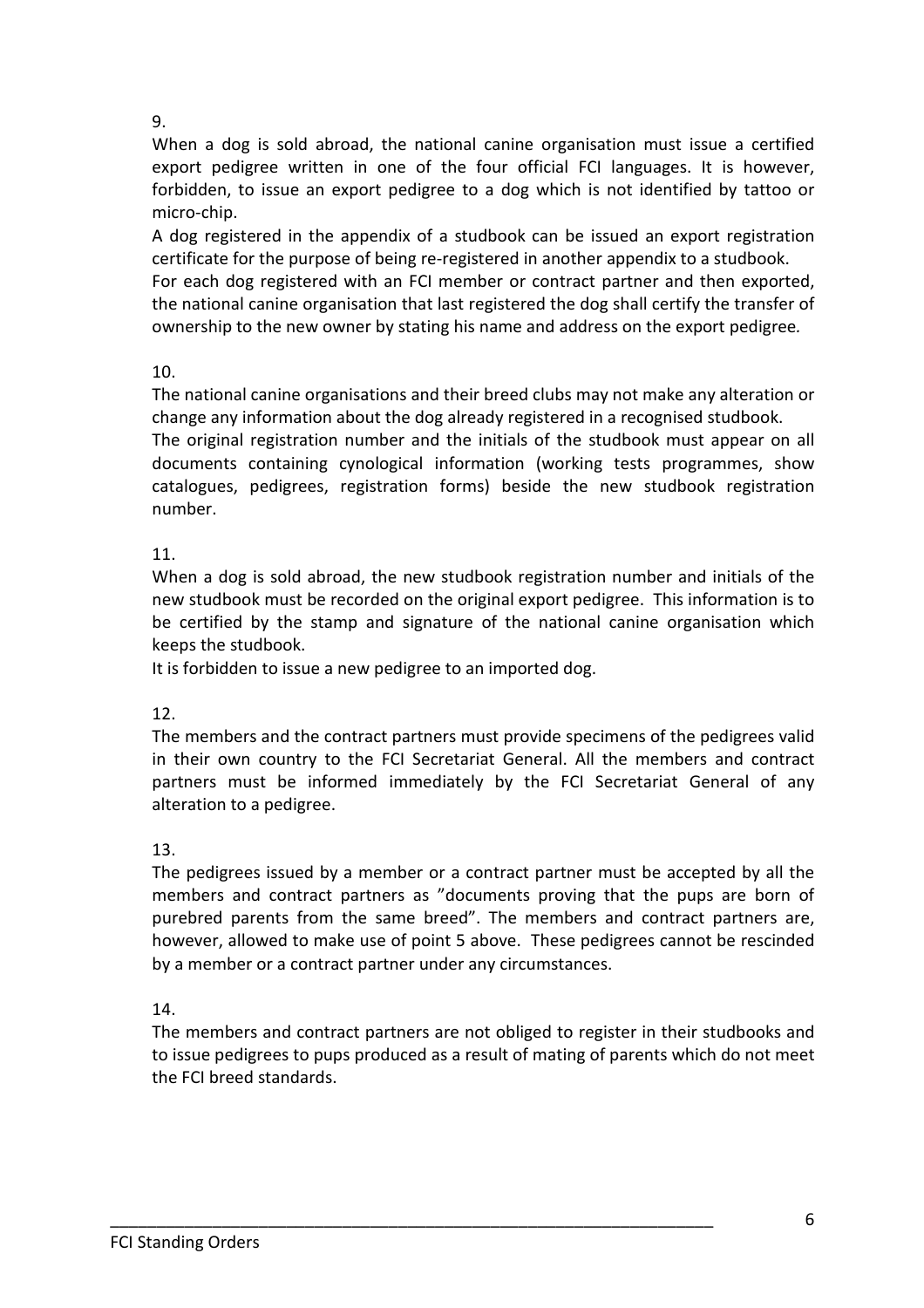### **Article 9 - Kennel names**

#### 1.

All members must apply to the FCI Secretariat General for the registration of new kennel names in the international FCI Kennel Name Register. A national canine organisation is allowed to apply for such registration exclusively for the breeders who *have their legal residence* in the country in question. The FCI recognises kennel name co-ownership. *However, in this case, it must be confirmed -per litter- which person in the joint venture is officially responsible for adherence to national and international regulations in all matters concerning breeding and studbook registration***.**

# 2.

The members and contract partners recognise the kennel names registered by the other members and contract partners.

# 3.

The FCI is responsible for strict control of the international register so as to avoid any double use or any name likely to create confusion.

# 4.

The following provisions shall govern the granting and use of kennel names:

- a) Dogs cannot bear a kennel name other than that of their breeder. Deemed to be the breeder is the owner of the bitch at the time of mating. When a pregnant bitch is sold, the seller's written permission must be obtained before the purchaser's kennel name can be given to the pups
- b) A dog's name and kennel name cannot be altered once they have been officially recorded.
- c) A breeder cannot register more than one kennel name for all the breeds bred by him.
- d) A kennel name is granted to one individual and is valid for life unless it ceases to be used or unless the holder of the kennel name gives it up in writing. As a general rule*,* it ceases to be valid on the death of the individual to whom it has been granted. The national canine organisation can authorize the assignment of a kennel name to a breeder's successor once that party's rights of succession have been duly established. The holder of a kennel name can include his or her spouse, descendants or relatives as associates in the management of the kennel providing they are at least eighteen years old. The original holder of the kennel name remains the representative of the breeding activity.

 Breeding associations of two or more persons must apply for their own joint kennel name; the above rules apply. The FCI must be notified of any changes in the composition of the association.

 All other matters shall be governed by the provisions of the relevant national canine organisation. Each breeder is required, prior to migrating to another country *where the FCI has a member or contract partner*, to notify the *member or the contract partner* that registered the kennel name *so that the transfer can be done correctly.*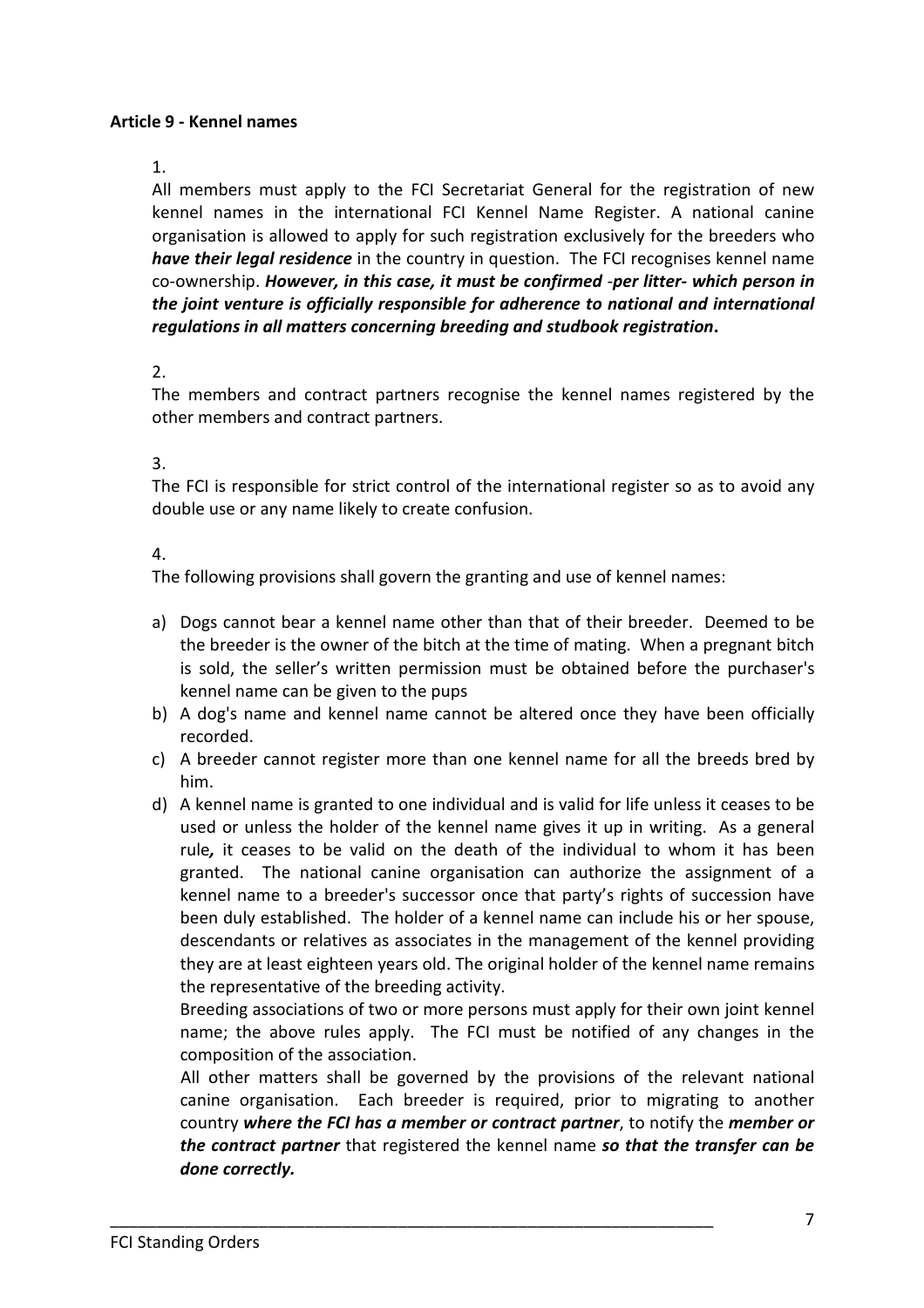The conditions under which a kennel name is to be used are based on an agreement between the national canine organisation and the breeder(s).

The use of a kennel name after separation or divorce requires the former owners of the kennel name to provide legal declarations making it clear who is to continue to use it. In this case the kennel name can be transferred to new holder(s) if he/they complies(y) with the requirements of the national canine organisation for kennel name holders.

If a complaint is made to a national canine organisation, the kennel name in question cannot be used until the national canine organisation has communicated the confirmation to the holder of the kennel name.

e) The kennel names recognised by the FCI have precedence over the kennel names recognised only at national level.

Further to a complaint from the owner of a kennel name registered with the FCI, a kennel name recognised at national level will be rescinded at the FCI's request if it harms the kennel name recognised by the FCI due to the similarity of the names. From January  $1<sup>st</sup>$  2006 the members and contract partners are not allowed anymore to register kennel names at national level exclusively.

# **Article 10 - Events**

Only international all-breed shows and international trials at which FCI awards (CACIB, CACIT, CACIAG, CACIL, CACIOB) are granted come under the aegis of the FCI. All documents and catalogues related to the above events must carry the FCI logo. The FCI logo must also be visible at all these events.

Any admissible complaint concerning these events is to be first considered by the organisers before possibly being examined by the FCI General Committee. Complaints relating to judges are to be examined by the national canine organisations which authorised the judges in question to officiate at these events. Complaints against the judging are not acceptable.

# **Article 11 - Judges**

# 1.

The members and contract partners are responsible for training and examining (in accordance with the FCI regulations) the judges who will be authorised to award CACIB, CACIT, CACIAG, CACIOB and CACIL. Only such judges can be recognised by the FCI, its members and contract partners*.*

2.

A judge can appear on the judges' list of a member or contract partner only if he has his *legal* residence in the country in which this member or this contract partner has its head office. Furthermore, a judge can appear on one FCI judges' list only.

The members and contract partners must publish their updated judges' list (name, address, email, phone number, qualifications, languages spoken) on their Internet website. In addition, this updated list has to be sent to the FCI General Secretariat every year.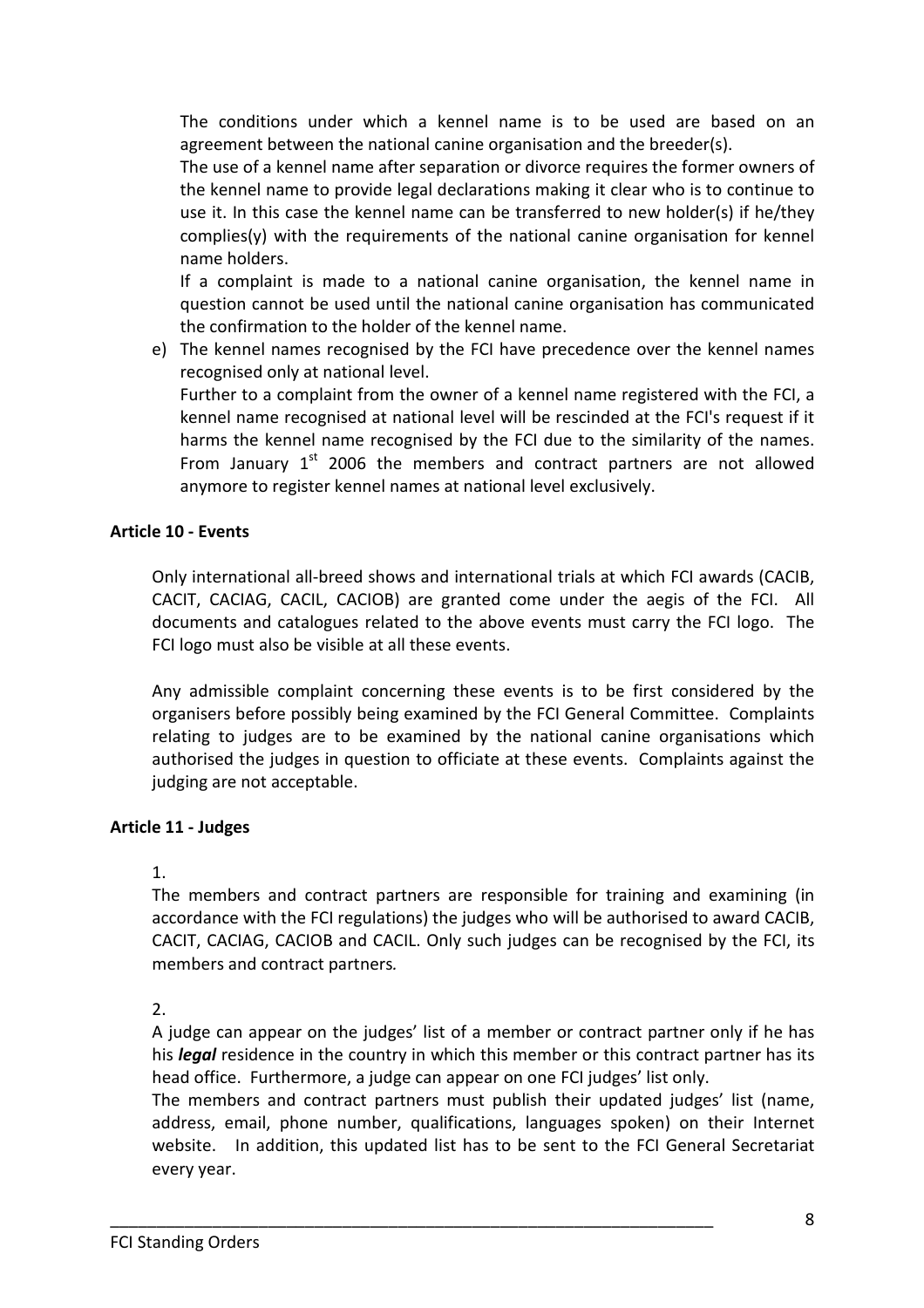It is up to the members and the contract partners to decide whether or not to publish their working judges' lists on the Internet and send them to the FCI General Secretariat or not.

### **Article 12 – Code of Breeding Ethics**

Breeding and the development of dog breeds must be based on long-term objectives and sound principles so that the breeding does not result in diseases, bad temperament or lack of working skills.

Breeding must serve the objective of preserving and preferably extending the genetic diversity (polygenicity) of the breed.

Only functionally healthy dogs are to be used for breeding. It is incumbent on all breeders selecting dogs for breeding to determine whether such breeding animals are mentally and physically suitable for reproduction.

The breeder must ensure that the animals he intends to use for breeding have a stable temperament and are in good physical condition.

As long as a puppy is in the breeder's custody, he must ensure a physically and mentally beneficial environment for the puppy to guarantee proper socialisation.

#### **Article 13 - Penalties and sanctions**

The FCI recognizes all legally valid final sanctions (against any person, such as judges, breeders, exhibitors, handlers, etc**.**) notified to it by its members and contract partners and informs the other members and contract partners so that the sanctions can be applied in all the countries under FCI jurisdiction.

# *Article 14 - Legal residence*

*In case the country of the legal residence cannot be defined according to the FCI Statutes, the following is taken into consideration:* 

*the country of the legal residence is the country where a person spends most of his/her time and has his/her centre of relationships.* 

*If the country of the legal residence cannot be determined on basis of the above statement, the following is taken into consideration:* 

*the country of the legal residence is the country for which a person pays his/her taxes.* 

*If it still appears impossible to determine the country of the legal residence, it is up to the FCI General Committee to decide.*